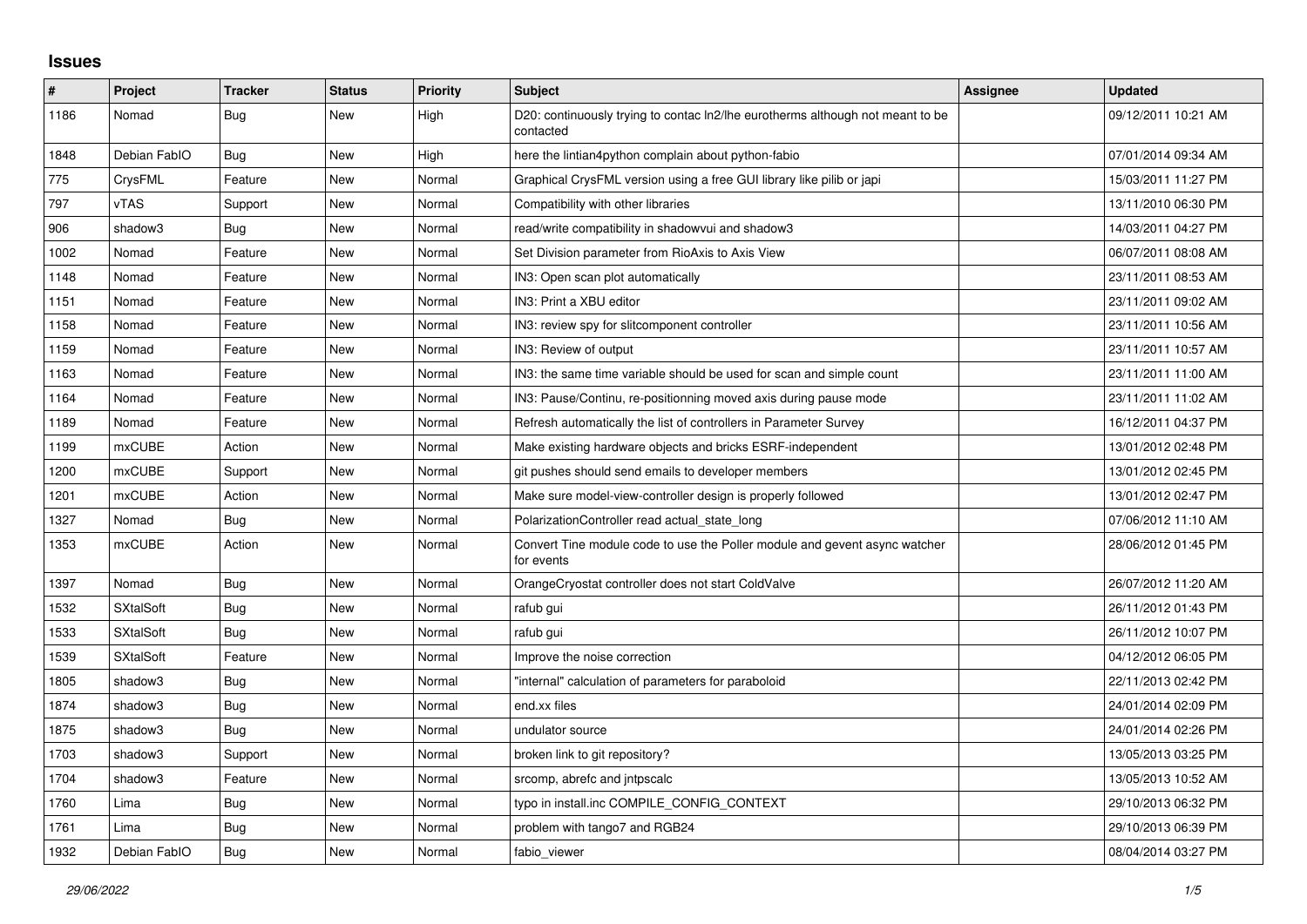| #    | <b>Project</b>   | <b>Tracker</b> | <b>Status</b> | Priority  | <b>Subject</b>                                                                                               | Assignee         | <b>Updated</b>      |
|------|------------------|----------------|---------------|-----------|--------------------------------------------------------------------------------------------------------------|------------------|---------------------|
| 1762 | Lima             | <b>Bug</b>     | New           | Normal    | import Lima. Andor3 failed if Lima. Core was not imported before                                             |                  | 02/11/2013 01:49 PM |
| 1881 | vTAS             | <b>Bug</b>     | <b>New</b>    | Normal    | Wrong resolution calculation ? to be verified                                                                |                  | 27/01/2014 03:44 PM |
| 1933 | Debian FablO     | Bug            | New           | Normal    | [fabio_viewer] probleme a l'ouverture d'un fichier nexus                                                     |                  | 08/04/2014 03:30 PM |
| 1934 | Debian FablO     | Bug            | New           | Normal    | [fabio viewer] IndexError                                                                                    |                  | 08/04/2014 03:34 PM |
| 2189 | shadow3          | Bug            | New           | Normal    | trace. F90 compilation error (reported B Meyer)                                                              |                  | 14/11/2014 06:37 PM |
| 2207 | nMOLDYN          | Feature        | <b>New</b>    | Normal    | Limit number of frames to optimize prime factors                                                             |                  | 18/12/2014 11:20 AM |
| 2839 | ISPyB4           | ToDo           | New           | Normal    | Create a script/method to check the version of the database and propose to run<br>the missing update scripts |                  | 26/10/2016 12:16 PM |
| 974  | Nomad            | Feature        | <b>New</b>    | Low       | Missing log message when server stopped                                                                      |                  | 17/06/2011 12:55 PM |
| 1014 | Nomad            | Support        | New           | Low       | Installation package                                                                                         |                  | 16/08/2011 05:40 PM |
| 879  | vTAS             | Bug            | Resolved      | High      | Sometimes, we need to click twice on OK button in "Instrument Parameters"<br>dialog to close it.             |                  | 21/02/2011 05:49 PM |
| 1529 | <b>SXtalSoft</b> | <b>Bug</b>     | Resolved      | Normal    | rafub gui                                                                                                    |                  | 29/11/2012 05:13 PM |
| 1530 | <b>SXtalSoft</b> | <b>Bug</b>     | Resolved      | Normal    | rafub gui                                                                                                    |                  | 29/11/2012 05:20 PM |
| 1541 | <b>SXtalSoft</b> | Feature        | Resolved      | Normal    | Reset item in File menu is not working properly                                                              |                  | 20/05/2013 08:37 PM |
| 1531 | <b>SXtalSoft</b> | Bug            | Feedback      | Normal    | rafub gui                                                                                                    |                  | 29/11/2012 05:21 PM |
| 1203 | <b>mxCUBE</b>    | Feature        | New           | Normal    | Keyword change for detector-dependent parameters                                                             | Beteva, Antonia  | 13/01/2012 02:51 PM |
| 565  | vTAS             | Support        | New           | Normal    | Control of all instrument parameters                                                                         | Boehm, Martin    | 18/02/2010 03:59 PM |
| 1167 | Nomad            | Bug            | New           | Immediate | D20: Changes in fields (title, number of repetitions) NOT taken into account                                 | Cecillon, Franck | 25/11/2011 10:05 AM |
| 1427 | Nomad            | Bug            | <b>New</b>    | Immediate | D20: RocScan: Detector display does NOT refresh during acquisition                                           | Cecillon, Franck | 31/08/2012 11:30 AM |
| 1360 | Nomad            | <b>Bug</b>     | New           | Immediate | Missing sample environments: D20 furnace (and D1B furnace and pool-CF<br>119ILHV49)                          | Cecillon, Franck | 09/07/2012 10:13 AM |
| 1444 | Nomad            | Bug            | <b>New</b>    | Immediate | D20: Watchdog/Alert popups                                                                                   | Cecillon, Franck | 26/09/2012 02:47 PM |
| 1447 | Nomad            | Feature        | <b>New</b>    | Immediate | D20: ramps on setpopint (good), regulation and sample (bad!)                                                 | Cecillon, Franck | 26/09/2012 02:55 PM |
| 1448 | Nomad            | Feature        | New           | Immediate | D20: Refresh of Parameter survey plots                                                                       | Cecillon, Franck | 26/09/2012 02:57 PM |
| 1443 | Nomad            | Bug            | New           | Urgent    | D20: still more options for cryostat temperature setting                                                     | Cecillon, Franck | 26/09/2012 02:46 PM |
| 1101 | Nomad            | Bug            | New           | High      | time estimation ROC counting                                                                                 | Cecillon, Franck | 02/11/2011 01:14 PM |
| 1105 | Nomad            | <b>Bug</b>     | New           | High      | Parameter survey viewer not refreshing                                                                       | Cecillon, Franck | 02/11/2011 01:35 PM |
| 1107 | Nomad            | Feature        | New           | High      | Choose wether tolerance applied on Treg or Tsample in launchpad                                              | Cecillon, Franck | 02/11/2011 02:00 PM |
| 1139 | Nomad            | Feature        | New           | High      | D20: Call/SMS local contact/instrument responsible when Nomad Server<br>crashes                              | Cecillon, Franck | 21/11/2011 01:11 PM |
| 1110 | Nomad            | Feature        | <b>New</b>    | High      | D20: copy-paste of text into fields                                                                          | Cecillon, Franck | 02/11/2011 02:22 PM |
| 1138 | Nomad            | Feature        | <b>New</b>    | High      | D20: Call/SMS local contact/instrument responsible when high pressure drops<br>to zero                       | Cecillon, Franck | 21/11/2011 01:09 PM |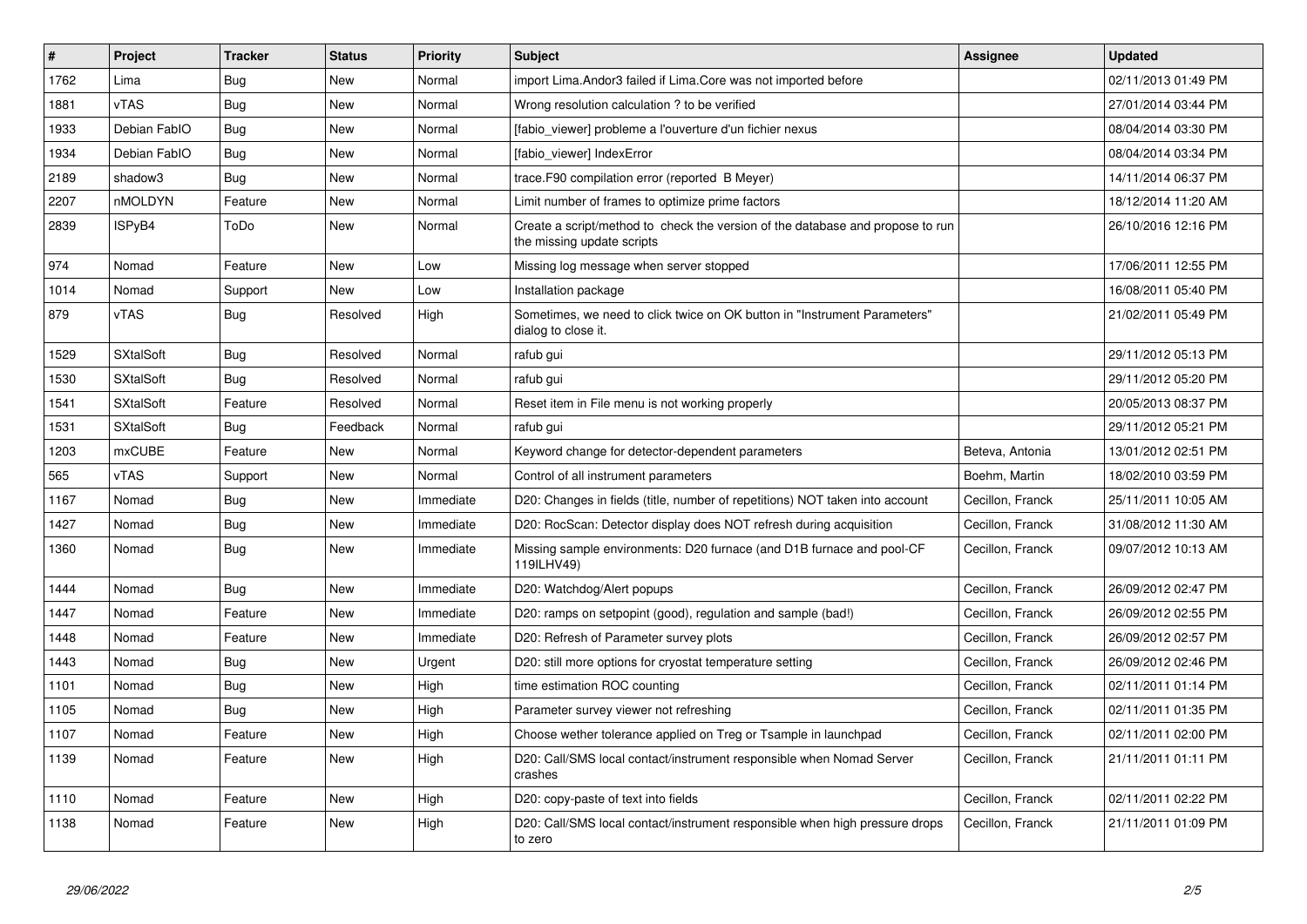| #    | Project          | <b>Tracker</b> | <b>Status</b> | <b>Priority</b> | <b>Subject</b>                                                                                     | <b>Assignee</b>  | <b>Updated</b>      |
|------|------------------|----------------|---------------|-----------------|----------------------------------------------------------------------------------------------------|------------------|---------------------|
| 1140 | Nomad            | Feature        | New           | High            | D20: Call/SMS local contact/instrument responsible when timeout in ROC count<br>mode               | Cecillon, Franck | 21/11/2011 01:11 PM |
| 1185 | Nomad            | Bug            | New           | High            | D20: High pressure cell values only read when sending set-point                                    | Cecillon, Franck | 09/12/2011 10:20 AM |
| 1365 | Nomad            | Bug            | New           | High            | Spy window places itself in some inconvenient place on the desktop                                 | Cecillon, Franck | 11/07/2012 10:21 AM |
| 1366 | Nomad            | Feature        | New           | High            | D20: beam parameters (sample pressure Psample) in SPY!                                             | Cecillon, Franck | 11/07/2012 05:13 PM |
| 1354 | Nomad            | Feature        | New           | High            | Conditions: Warnings - variables, values in messages and time parameters                           | Cecillon, Franck | 02/07/2012 03:26 PM |
| 1355 | Nomad            | Feature        | New           | High            | D20: Switch applying tolerance between regulation and sample in the<br>launchpad                   | Cecillon, Franck | 12/07/2012 01:22 PM |
| 1359 | Nomad            | Feature        | New           | High            | cryofurnace 119ILHV49 missing as sample environment                                                | Cecillon, Franck | 07/07/2012 05:37 PM |
| 1364 | Nomad            | Feature        | <b>New</b>    | High            | Furnace PID - more flexibility                                                                     | Cecillon, Franck | 11/07/2012 10:12 AM |
| 1376 | Nomad            | Feature        | New           | High            | D20 and others: automatic parameter survey after midnight and three further<br>options             | Cecillon, Franck | 16/07/2012 11:31 AM |
| 1445 | Nomad            | Feature        | New           | High            | D20: Conditions (If in launchpad AND watchdog/alert)                                               | Cecillon, Franck | 26/09/2012 02:51 PM |
| 1446 | Nomad            | Feature        | New           | High            | D20: coldvalve management module as an example for a comeback of<br>GEORGE's "dials"               | Cecillon, Franck | 26/09/2012 02:53 PM |
| 1456 | Nomad            | Bug            | New           | High            | D20: Fast mode not working when activated directly after ramp mode --<br>SOLVED???                 | Cecillon, Franck | 11/10/2012 09:18 AM |
| 1459 | Nomad            | Feature        | New           | High            | D20: Get rid of the "Pause" button for D20!                                                        | Cecillon, Franck | 11/10/2012 09:33 AM |
| 3682 | Nomad            | Feature        | New           | High            | "Wait" and "Count (in time)" commands for D4                                                       | Cecillon, Franck | 05/11/2019 10:32 AM |
| 1100 | Nomad            | Feature        | <b>New</b>    | Normal          | stop nosave                                                                                        | Cecillon, Franck | 02/11/2011 01:06 PM |
| 1108 | Nomad            | Feature        | New           | Normal          | D20: Define sample temperature range, when outside consider sample stick as<br>disconnected        | Cecillon, Franck | 02/11/2011 02:07 PM |
| 1118 | Nomad            | Feature        | New           | Normal          | D20: Monochromator setting - curvature                                                             | Cecillon, Franck | 08/11/2011 09:41 AM |
| 1165 | Nomad            | Feature        | New           | Normal          | D20: have analogon to the mad command "MOV" in contrast to "POS"!                                  | Cecillon, Franck | 24/11/2011 11:33 AM |
| 1184 | Nomad            | <b>Bug</b>     | New           | Normal          | D20: slitm I/r do not always show the right encoder values                                         | Cecillon, Franck | 09/12/2011 10:20 AM |
| 1357 | Nomad            | Bug            | New           | Normal          | D20: Conditions-Warnings scatter pop-up windows all over the desktop which<br>remain when inactive | Cecillon, Franck | 26/09/2012 02:44 PM |
| 1468 | Nomad            | Bug            | New           | Normal          | D20: roirate and roisum do not work in conditions                                                  | Cecillon, Franck | 24/10/2012 09:50 AM |
| 1469 | Nomad            | Feature        | New           | Normal          | D20: ALL "condition families" in Parameter survey !!!                                              | Cecillon, Franck | 24/10/2012 09:54 AM |
| 1457 | Nomad            | <b>Bug</b>     | <b>New</b>    | Normal          | D20: Time estimation in NoMad Spy wrong for RocCount (at least )                                   | Cecillon, Franck | 11/10/2012 09:26 AM |
| 1458 | Nomad            | Feature        | New           | Normal          | D20: "Infinity" or "eternity" instead of "999" or "9999" etc.!                                     | Cecillon, Franck | 11/10/2012 09:30 AM |
| 1542 | <b>SXtalSoft</b> | Feature        | New           | Normal          | Saving the state of a session to recover it later                                                  | Cermak, Petr     | 04/12/2012 06:08 PM |
| 1544 | <b>SXtalSoft</b> | Feature        | New           | Normal          | Colours for unindexed peaks                                                                        | Cermak, Petr     | 20/05/2013 08:38 PM |
| 1698 | <b>SXtalSoft</b> | <b>Bug</b>     | New           | Normal          | file location                                                                                      | Cermak, Petr     | 24/05/2013 11:08 AM |
| 1540 | SXtalSoft        | Feature        | Assigned      | Normal          | Preferences: Contrast dialog: Min-Max, color                                                       | Cermak, Petr     | 24/01/2013 02:35 PM |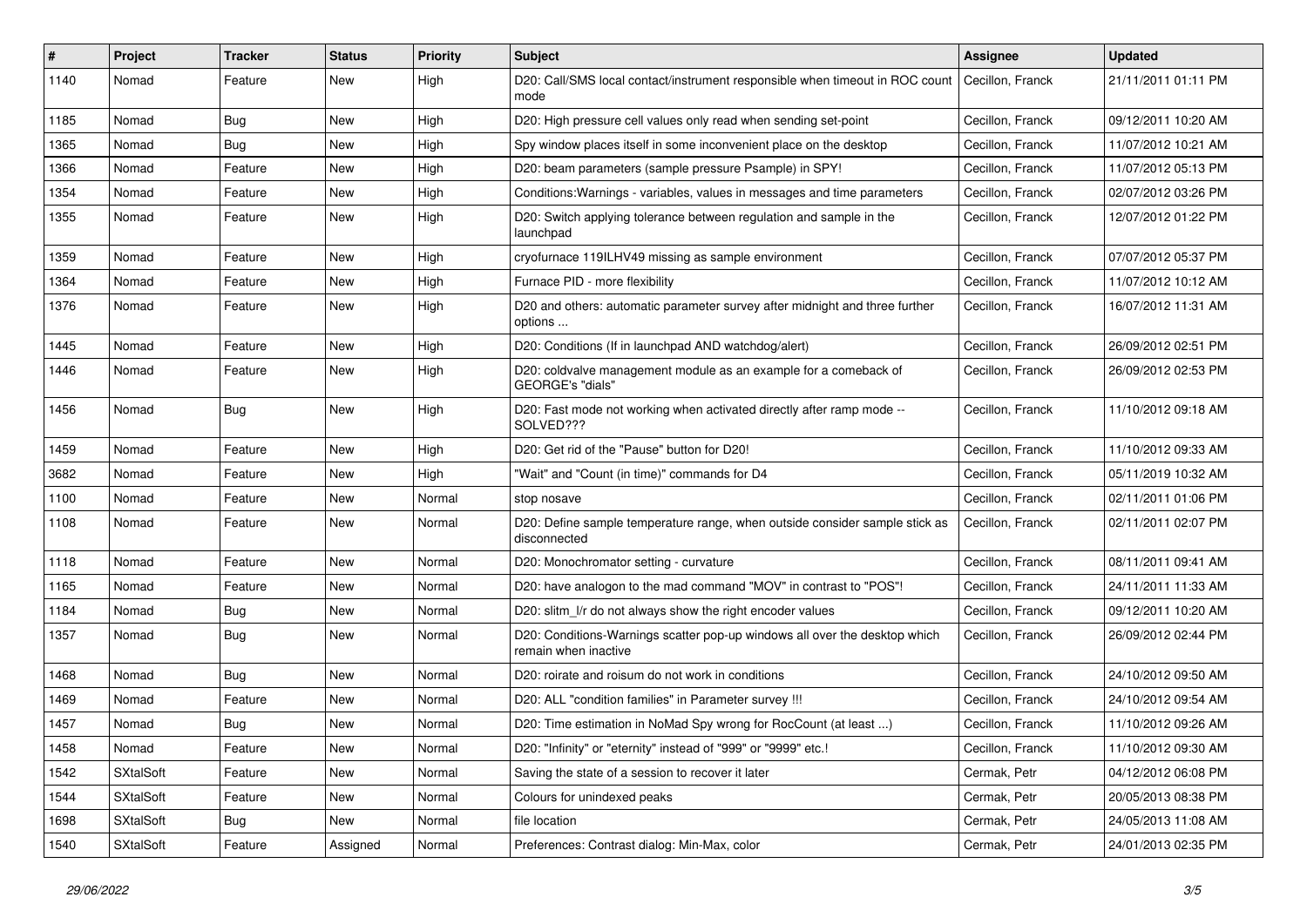| #    | Project                          | <b>Tracker</b> | <b>Status</b> | <b>Priority</b> | <b>Subject</b>                                                                              | <b>Assignee</b>            | <b>Updated</b>      |
|------|----------------------------------|----------------|---------------|-----------------|---------------------------------------------------------------------------------------------|----------------------------|---------------------|
| 1709 | <b>SXtalSoft</b>                 | <b>Bug</b>     | Resolved      | Normal          | Image transformation is not working                                                         | Cermak, Petr               | 24/05/2013 06:59 PM |
| 1732 | Lima                             | Action         | New           | Normal          | Maxipix Plugin: Migrate python code to C++                                                  | Claustre, Laurent          | 17/07/2013 07:03 PM |
| 2250 | LAMP                             | Feature        | New           | High            | Cosmos: Add possibility to read and work with nexus files.                                  | Gonzalez, Miguel           | 27/02/2015 12:04 PM |
| 1923 | LAMP                             | Maintenance    | Feedback      | Normal          | D17 going to NeXus                                                                          | Gonzalez, Miguel           | 23/07/2015 02:07 PM |
| 2254 | LAMP                             | Feature        | <b>New</b>    | Normal          | Sim Cards: review to include a typical workflow for each instrument/technic.                | Johnson, Mark Robert       | 27/02/2015 03:05 PM |
| 1548 | Lima                             | <b>Bug</b>     | New           | Normal          | Xpad plugin: move task inside the plugin                                                    | Langlois, Florent          | 17/12/2012 02:56 PM |
| 1234 | Nomad                            | <b>Bug</b>     | New           | High            | Generic scan list not refreshed                                                             | legoc, yannick             | 20/02/2012 03:34 PM |
| 1180 | Nomad                            | Feature        | New           | Normal          | Save scan range configuration by (controller, property)                                     | legoc, yannick             | 30/11/2011 08:59 AM |
| 616  | <b>XOP Neutron</b><br>Scattering | Support        | New           | Normal          | Add help file to the repository                                                             | Lelièvre-Berna, Eddy       | 31/03/2010 11:59 AM |
| 1091 | Nomad                            | <b>Bug</b>     | New           | Normal          | Write mask in energy mode                                                                   | Locatelli, Jerome          | 28/10/2011 11:03 AM |
| 1001 | Nomad                            | Feature        | Assigned      | Normal          | Generic sequencer                                                                           | Locatelli, Jerome          | 06/07/2011 07:58 AM |
| 1034 | Nomad                            | Feature        | Assigned      | Normal          | IN16 - IN13 - IN10 elastic scan temp data file                                              | Locatelli, Jerome          | 06/09/2011 09:10 AM |
| 1269 | Lima                             | Feature        | New           | Normal          | ADSC: Change the functionning of the exposure time / Stop acquisition                       | NOUREDDINE, Arafat         | 19/07/2012 11:56 AM |
| 1435 | Nomad                            | <b>Bug</b>     | New           | Normal          | "More options" in NomadGUI is blocked                                                       | Ortiz, Helene              | 24/09/2012 03:59 PM |
| 1177 | Nomad                            | <b>Bug</b>     | Resolved      | Normal          | IN3: buttons (stop, pause, continu) always linked to the launch pad                         | Ortiz, Helene              | 02/07/2012 01:18 PM |
| 1240 | Nomad                            | Feature        | Resolved      | Normal          | Add pause button in settings tab plugins when possible                                      | Ortiz, Helene              | 02/03/2012 09:24 AM |
| 1198 | mxCUBE                           | Action         | New           | Normal          | Explicit abstract interfaces for Hardware Objects                                           | Oscarsson, Marcus          | 13/01/2012 11:32 AM |
| 2036 | nMOLDYN                          | Bug            | New           | High            | documentation generation                                                                    | Pellegrini, Eric           | 02/07/2014 10:33 AM |
| 1191 | Lima                             | Feature        | New           | Normal          | Having the possibility to get the last error message                                        | Petitdemange,<br>Sebastien | 08/03/2013 03:53 PM |
| 1510 | Lima                             | <b>Bug</b>     | New           | Normal          | simulator test suite left files on the filesystem                                           | Petitdemange,<br>Sebastien | 03/12/2012 09:33 AM |
| 1697 | Lima                             | Feature        | New           | Normal          | Add the possibility to get the list of available trigger modes by camera                    | Petitdemange,<br>Sebastien | 18/07/2013 01:51 PM |
| 546  | vTAS                             | <b>Bug</b>     | New           | High            | Polarised neutron data                                                                      | Raoul, Yannick             | 08/02/2010 02:44 PM |
| 562  | vTAS                             | Feature        | New           | High            | Validation button for parameters in right upper window                                      | Raoul, Yannick             | 18/02/2010 03:48 PM |
| 554  | vTAS                             | Feature        | New           | Normal          | Sample list <- up/down arrows                                                               | Raoul, Yannick             | 12/02/2010 06:39 PM |
| 556  | vTAS                             | Feature        | New           | Normal          | Panel Status <-- should quote "FlatCone" and the ref. channel                               | Raoul, Yannick             | 12/02/2010 06:42 PM |
| 558  | vTAS                             | Feature        | New           | Normal          | Data import - better error messages                                                         | Raoul, Yannick             | 12/02/2010 06:45 PM |
| 564  | vTAS                             | Feature        | New           | Normal          | Re-organisation of instrument parameter panel, up-dating A2,A4 and A6 with<br>actual values | Raoul, Yannick             | 18/02/2010 03:57 PM |
| 529  | vTAS                             | Feature        | <b>New</b>    | Low             | User defined data file format                                                               | Raoul, Yannick             | 29/01/2010 05:29 PM |
| 557  | vTAS                             | Feature        | New           | Low             | Panel Experiment - input validation through a button                                        | Raoul, Yannick             | 12/02/2010 06:43 PM |
| 878  | vTAS                             | Bug            | Resolved      | Urgent          | up and down arrow in instrument list                                                        | Raoul, Yannick             | 21/02/2011 05:47 PM |